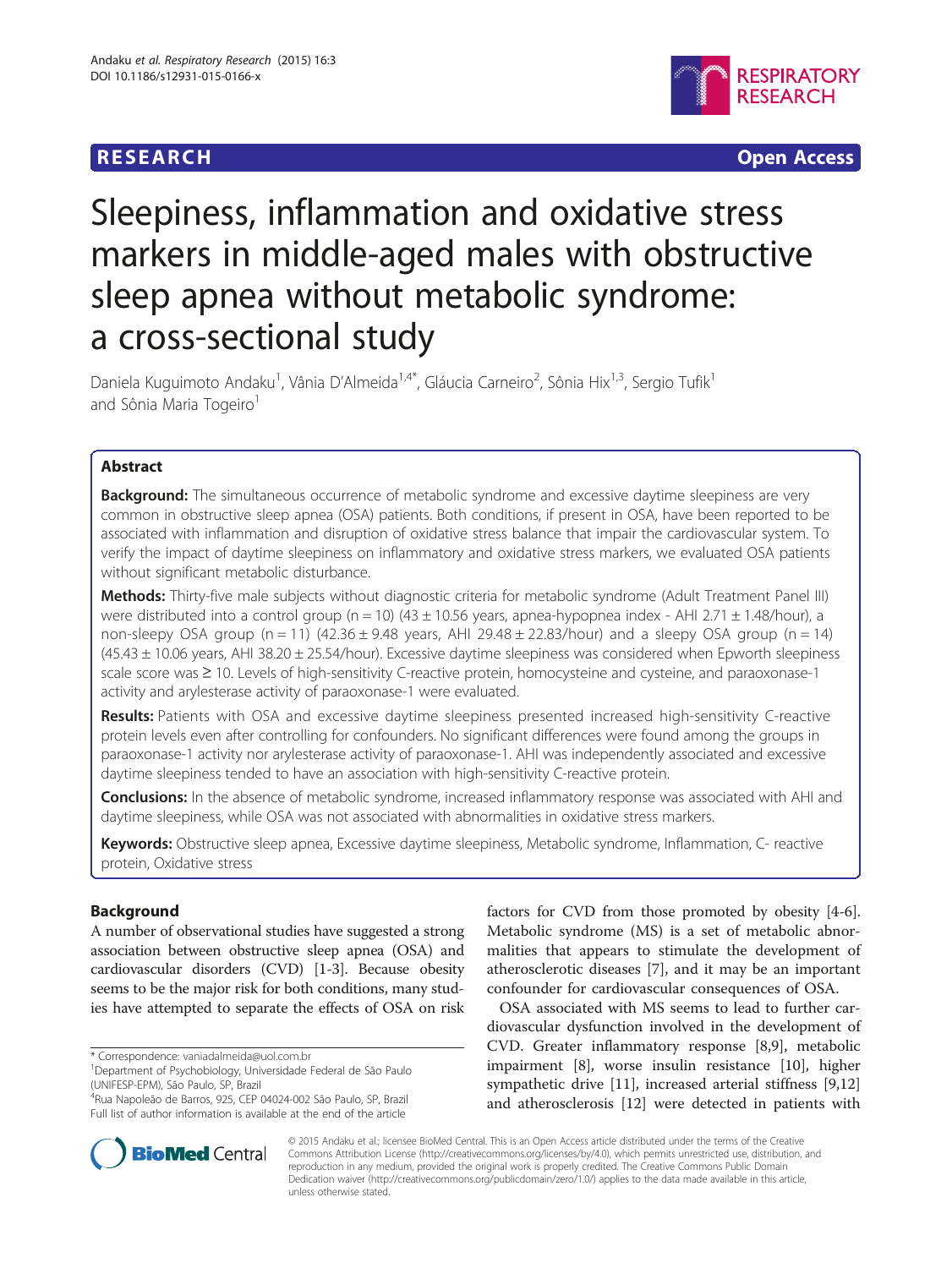both conditions. However, it is still unknown to what extent MS is responsible for these consequences.

The pathophysiological mechanisms that may contribute to the development of CVD in individuals with OSA arise from sleep fragmentation and intermittent hypoxia [[13\]](#page-5-0), which could lead to the symptom of excessive daytime sleepiness (EDS). This major symptom of OSA has been reported to be involved in the association of OSA and MS [[14\]](#page-5-0), even as EDS has also been reported to predict cardiometabolic complications in OSA patients [[15-19](#page-5-0)]. Two case–control studies have found association between abnormalities on glucose metabolism and daytime sleepiness [\[18,19\]](#page-5-0), and another study showed that only sleepy patients improved insulin resistance and cholesterol levels after CPAP treatment [[19\]](#page-5-0), evidencing the importance of this symptom on clinic evolution of OSA patients.

With regard to inflammation, higher levels of inflammatory markers were found in sleepy obese patients with OSA [[20\]](#page-5-0). However, whether EDS is related to inflammation in patients with OSA without obesity or MS has not been well investigated. In this sense, it is reasonable to conceive that even in the absence of MS, EDS could be associated to greater inflammatory response in OSA patients.

We hypothesized that MS mediates OSA cardiovascular risk. Therefore, OSA patients without important metabolic dysfunction would not have major cardiovascular impairment, unless EDS is present. Thus, the aim of this study was to evaluate biochemical markers of inflammation and oxidative stress in OSA patients who do not fit into the diagnostic criteria for MS, as well as to investigate if EDS can influence these biochemical parameters.

# Methods

#### Participants

The study included 11 male volunteers (control group) and 26 male patients with moderate to severe OSA selected from the Cardiovascular Metabolism Center and the Sleep Clinic at the Universidade Federal de Sao Paulo (UNIFESP). Moderate to severe OSA was defined as an apnea-hypopnea index (AHI) > 15/h. The control group was composed of subjects with AHI < 5/h. We distributed the OSA subjects into 2 groups according to excessive daytime sleepiness (non-EDS OSA and EDS OSA). All participants were asked to arrive at the laboratory in the early morning after 12 h of fasting to provide a blood a sample.

Subjects whose had body mass index  $(BMI) > 30 \text{ kg/m}^2$ , age >60 years, severe chronic pulmonary or cardiac diseases, diabetes mellitus (fasting glucose > 126 mg/dL) [[21](#page-5-0)], MS according to the modified criteria of the National Cholesterol Education Program (NCEP) Adult Treatment

Panel III (ATP III) [\[7\]](#page-5-0) or previous OSA treatment were excluded. After data collection, 2 participants were excluded: 1 by diabetes mellitus diagnosis (from the control group), and 1 with MS (from the EDS OSA group).

The study was approved by the Ethics Committee for Research of the Universidade Federal de Sao Paulo (CEP1687/08) and was registered with ClinicalTrials.gov (NCT01635010). All participants gave written informed consent before being enrolled in the study.

#### Polysomnography

All participants underwent an overnight polysomnography including electroencephalography (4 channels: C3-A2, C4- A1, O1-A2, O2-A1), electrooculogram (2 channels: LOC-A2, ROC-A1), electromyogram (2 channels: submental and anterior tibialis muscles), electrocardiogram (1 channel), and recording of snoring and body position. The airflow was monitored with a thermistor and a pressure cannula. Respiratory efforts were detected with ribcage and abdominal piezo sensors. Arterial oxygen saturation and pulse were monitored by pulse oximetry. Sleep scoring was conducted according to the criteria of Rechtschaffen and Kales [\[22](#page-5-0)]. Arousals were defined using criteria from the Sleep Disorders Atlas Task Force of the American Sleep Disorders Association [\[23\]](#page-5-0). Respiratory events, as well as OSA severity, were defined according to the American Academy Sleep Medicine Task Force [\[24\]](#page-5-0). The AHI was defined as the number of apneas and hypopneas per hour of sleep.

#### Excessive daytime sleepiness

Daytime somnolence was evaluated subjectively using the Epworth sleepiness scale [[25\]](#page-5-0), with a score  $\geq 10$  considered excessive daytime sleepiness.

#### Definition of metabolic syndrome

MS was diagnosed according to the NCEP ATP III modified criteria [\[7\]](#page-5-0) which considers the occurrence of MS if three of the five following factors were present: 1) waist circumference  $\geq 102$  cm for men ( $\geq 90$  cm for men of Asian origin); 2) triglycerides  $\geq 150$  mg/dL or patient on specific drug treatment; 3) HDL < 40 mg/dL for men or patient on specific drug treatment; 4) arterial blood pressure ≥ 130 or 85 mmHg respectively for systolic and diastolic blood pressure, or patient on antihypertensive drug treatment; 5) fasting glucose  $\geq 100$  mg/dL or patient on specific drug treatment.

# Blood sampling and biochemical marker determinations

Thirty milliliters of venous blood was obtained from each participant after a 12 h fasting period. The biochemical variables were high-sensitivity C-reactive protein (hs-CRP), homocysteine (Hcy) and cysteine (Cys) levels and paraoxonase-1 (PON-1) activity. As controls for the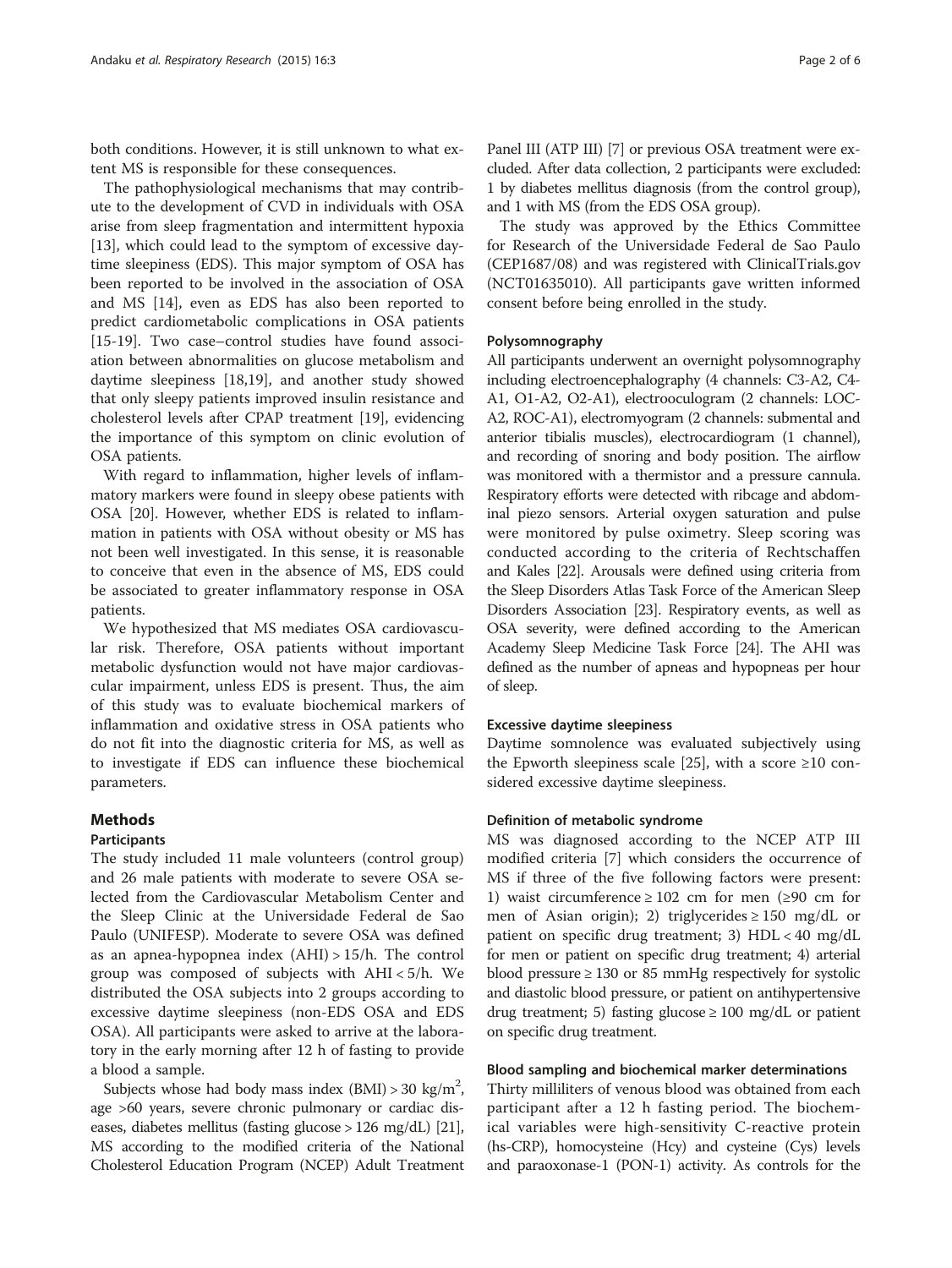<span id="page-2-0"></span>variables, we also analyzed fasting vitamins  $B_6$ ,  $B_{12}$  and folate, total cholesterol, LDL, HDL, very low-density lipoprotein cholesterol (VLDL), triglycerides, glucose, insulin, and 2 hour oral glucose tolerance test (2 h-GTT).

Serum hs-CRP determination was standardized according to the International Federation of Clinical Chemistry using an International Reference Preparation for Plasma Proteins (lot CRM 470) certified by the Bureau of Reference of the European Community. This method has been referred to as the Reference Preparation for Proteins in Human Serum lot 91/0619 from the College of American Pathologists [\[26\]](#page-5-0). Image CRPH reagent, which is based on high-sensitivity immunoassay methodology, was used.

Plasma Hcy and Cys levels were also measured as oxidative stress markers; their determination was based on the method described by Pfeiffer et al. [\[27](#page-5-0)] which uses high performance liquid chromatography with fluorimetric detection and isocratic elution. The activity of PON-1 was assessed by measurement of PON-1 paraoxonase activity (PON-1sal) and PON-1 arylesterase activity (PON-1are). These activities were measured by spectrophotometry using paraoxon and phenylacetate, respectively, as sub-strates [[28](#page-5-0)]. Vitamin  $B_6$  in serum was quantified using high performance liquid chromatography with ultraviolet detection and isocratic elution [[29\]](#page-5-0). Serum levels of vitamin  $B_{12}$  and folate were measured by chemiluminescent immunoassay with paramagnetic particles using the Access Immunoassay System (Beckman Coulter Inc., Brea, California, USA).

Measurement of total cholesterol was performed using an enzymatic colorimetric method. Calculations of LDL and VLDL were performed according to the Lipid Research Clinics Program [[30](#page-5-0)]. Quantitative analysis of HDL was performed by the immunoinhibition method. The serum level of triglycerides was measured by the enzymatic colorimetric method using glycerol-3-phosphateoxidase. The 2 h-GTT was administered in the morning after at least 10 h of fasting. Blood was collected after fasting and 120 min after oral ingestion of 75 g of glucose. Plasma glucose was determined using glucose oxidase calorimetric method. Insulin resistance was defined according to the Homeostasis Model Assessment-Insulin resistance (HOMA-IR) (fasting glucose  $[mg/dL] \times$  fasting insulin  $[mU/mL]/405$  > 2.7 [\[31](#page-5-0)]. Serum insulin was determined by radioimmunoassay.

# Statistical analysis

Categorical data were analyzed by Chi-squared test, with Fisher correction when appropriate, and expressed as absolute number (%). Due to the sample size, statistical analyses for all continuous values were performed using the Z score method for standardization of values, even though the data were normally distributed. Continuous variables were expressed as the mean (± standard deviation

or standard error). Comparisons of continuous values among control, non-EDS OSA and EDS OSA groups were performed using one-way analysis of variance with Bonferroni post hoc test. An univariate general linear model for analysis of covariance was used to assess differences in hs-CRP, Hcy, Cys, PON-1sal, and PON-1are among the groups, with adjustment for waist circumference, HOMA-IR and triglycerides to avoid possible confounder effects. In this analysis, the inflammatory and oxidative stress markers were the dependent variables, the group category was the fixed factor, and the variables in the adjustments were covariates. Stepwise multiple linear regression analysis was performed to evaluate the influence of AHI, EDS and age on hs-CRP levels. All analyses were conducted using SPSS software for Windows, version 13.0 (Chicago, USA). Values of  $p < 0.05$  were considered statistically significant.

## Results

The clinical characteristics of the control, non-EDS OSA and EDS OSA groups are presented in Table 1. The groups were similar with respect to age, fasting glucose, 2 h-GTT and total cholesterol, HDL and LDL levels (Table 1). The Epworth sleepiness scale score was

|                   | Table 1 Characteristics of control, non-EDS OSA and EDS |  |  |  |
|-------------------|---------------------------------------------------------|--|--|--|
| <b>OSA groups</b> |                                                         |  |  |  |

|                             | <b>CONTROL</b><br>$(n = 10)$ | non-EDS OSA<br>$(n = 11)$ | <b>EDS OSA</b><br>$(n = 14)$ |
|-----------------------------|------------------------------|---------------------------|------------------------------|
| Age (years)                 | $43.00 \pm 10.56$            | $42.36 + 9.48$            | $45.43 + 10.06$              |
| BMI $(kq/m2)$               | $24.14 \pm 2.67$             | $26.65 \pm 2.38$          | $27.39 \pm 2.05*$            |
| Waist Circumference (cm)    | $89.10 \pm 8.78$             | $95.27 \pm 8.04$          | $97.93 \pm 4.51*$            |
| AHI (events/h)              | $2.71 \pm 1.48$              | $29.48 \pm 22.83*$        | $38.20 \pm 25.54*$           |
| Arousal index (events/h)    | $10.69 \pm 5.79$             | $25.91 \pm 18.87$         | $32.50 \pm 20.53*$           |
| MinSatO <sub>2</sub> $(\%)$ | $90.70 \pm 2.83$             | $81.91 \pm 8.27$ *        | $81.50 \pm 7.51*$            |
| Epworth sleepiness scale    | $6.90 \pm 2.02$              | $6.55 \pm 2.11$           | $15.93 \pm 4.44**$           |
| Fasting Glucose (mg/dL)     | $86.80 \pm 4.54$             | $93.09 \pm 9.58$          | $92.71 \pm 11.18$            |
| 2 h-GTT (mg/dL)             | $97.00 \pm 25.23$            | $121.73 \pm 39.01$        | $109.21 \pm 25.89$           |
| <b>HOMA-IR</b>              | $0.76 \pm 0.31$              | $1.82 + 1.52$             | $2.02 \pm 1.16*$             |
| Total Cholesterol (mg/dL)   | $178.80 \pm 40.42$           | $190.73 \pm 38.75$        | $191.50 \pm 25.63$           |
| HDL (mg/dL)                 | $53.60 \pm 17.20$            | $52.00 \pm 9.58$          | $45.57 + 7.94$               |
| LDL (mg/dL)                 | $109.80 \pm 28.89$           | $117.45 \pm 33.65$        | $120.43 \pm 26.06$           |
| VLDL (mg/dL)                | $15.30 \pm 8.15$             | $20.36 + 8.16$            | $25.50 \pm 8.16*$            |
| Triglycerides (mg/dL)       | $77.10 \pm 41.13$            | $101.82 + 41.53$          | $128.07 + 40.64*$            |
| 0 component of SM [n, (%)]  | 5(50.00)                     | 3(27.27)                  | 4 (28.57)                    |
| 1 component of SM [n, (%)]  | 3(30.00)                     | 5(45.45)                  | 5(35.71)                     |
| 2 components of SM [n, (%)] | 2(20.00)                     | 3(27.27)                  | 5(35.71)                     |

 $BMI = body$  mass index; AHI = Apnea-Hypopnea Index; MinSatO<sub>2</sub> = Minimum Oxygen Saturation; 2 h-GTT = 2 h oral glucose tolerance test; HOMA-IR = homeostasis model assessment index; HDL = High-density lipoprotein; LDL = Low-density lipoprotein; VLDL = Very-low-density lipoprotein. Data are presented as the mean ± SD or n (%). ANOVA or Chi-squared. \*Different from control ( $p < 0.05$ ).  $*$ Different from non-EDS OSA group ( $p < 0.05$ ).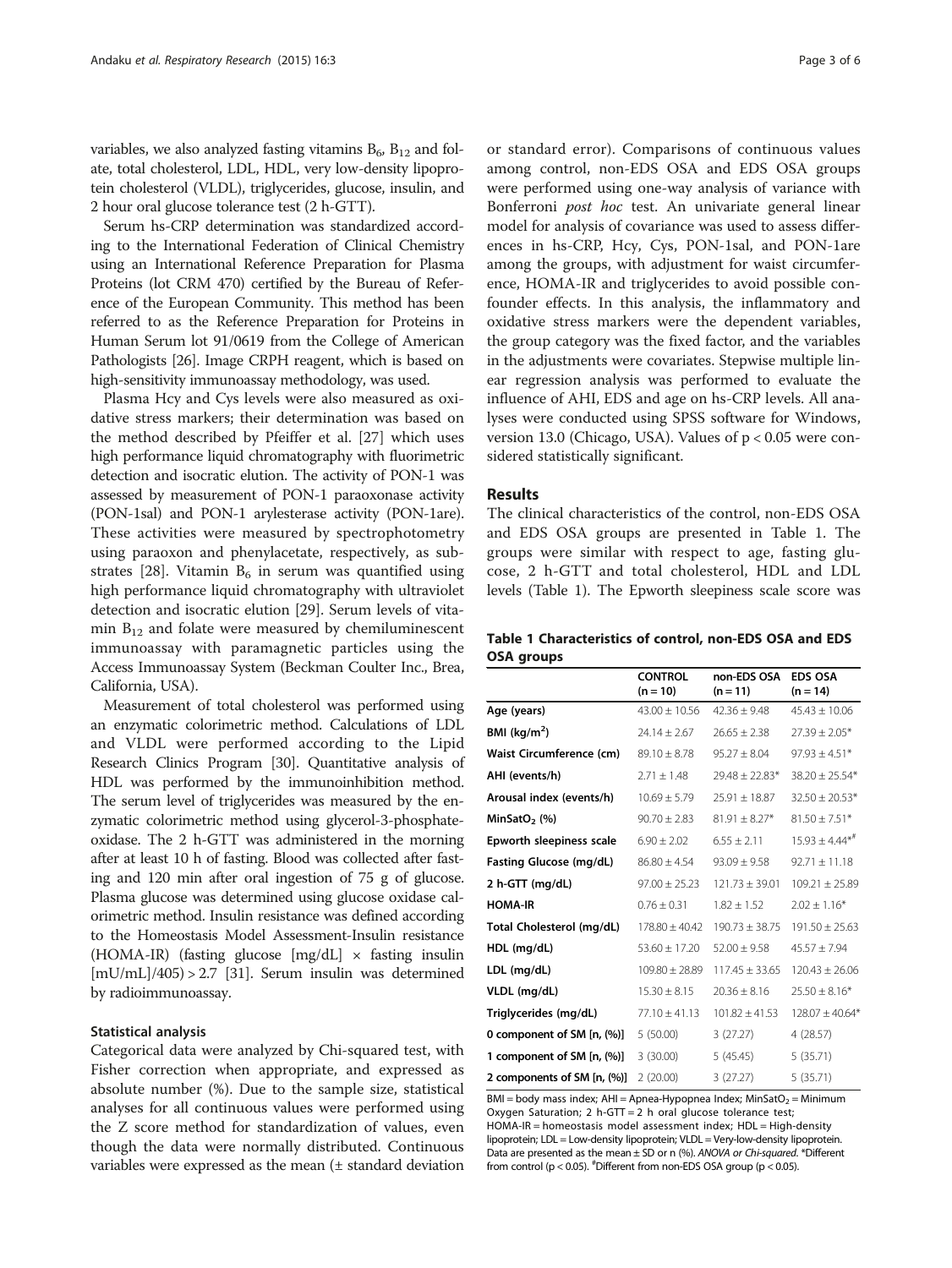significantly higher in the EDS OSA group than in the control group  $(p < 0.001)$  and the non-EDS OSA group  $(p < 0.001)$  (Table [1](#page-2-0)). AHI was elevated in both non-EDS OSA and EDS OSA subjects  $(p < 0.01; p < 0.001,$ respectively), MinSatO<sub>2</sub> was lower ( $p < 0.05$ ;  $p < 0.01$ , respectively), and arousal index was higher in EDS-OSA subjects ( $p < 0.05$ ) than in control subjects, all of these parameters did not differ significantly between the OSA groups (Table [1\)](#page-2-0). The EDS OSA group presented elevated BMI (p < 0.01), waist circumference (p < 0.05), HOMA-IR  $(p < 0.05)$ , VLDL  $(p < 0.05)$  and triglyceride levels  $(p < 0.05)$ compared to control subjects (Table [1\)](#page-2-0). There was no difference in the number of MS components presented by the groups (Table [1](#page-2-0)).

To avoid possible confounding effects on the studied markers, analysis of covariance was performed adjusting for waist circumference, HOMA-IR and triglycerides. The hs-CRP levels of EDS OSA subjects were higher than those of the other groups  $(p < 0.05$  for both) even after adjustments for confounders (Table 2). PON-1sal and PON-1are activities were similar in the three groups (Table 2). Plasma Hcy levels were lower in both the non-EDS OSA ( $p < 0.05$ ) and the EDS OSA ( $p < 0.005$ ) groups than in the control group, and plasma Cys levels were lower in EDS OSA subjects  $(p < 0.05)$  than in controls (Table 2). There were no significant differences in vitamin  $B_6$ ,  $B_{12}$  or folate levels among the groups (Table 2).

Stepwise multiple linear regression analysis showed that AHI was independently associated with hs-CRP (β =  $0.314$ ; p < 0.05); and excessive daytime sleepiness tended to have an association with hs-CRP (β = 0.245; p = 0.052).

# **Discussion**

In the present study we were able to demonstrate that middle-aged males with moderate to severe OSA, without

Table 2 Inflammatory and oxidative stress markers of control, non-EDS OSA and EDS OSA groups

|                  | <b>CONTROL</b><br>$(n = 10)$ | non-EDS OSA<br>$(n = 11)$ | <b>EDS OSA</b><br>$(n = 14)$   |
|------------------|------------------------------|---------------------------|--------------------------------|
| Hs-CRP (mg/dL)   | $0.11 + 0.08$                | $0.21 + 0.06$             | $0.41 \pm 0.06$ * <sup>#</sup> |
| PON-1 sal (U/mL) | $200.47 \pm 44.09$           | $202.08 + 36.15$          | $243.03 \pm 35.15$             |
| PON-1 are (U/mL) | $77.20 + 9.95$               | $90.96 + 8.16$            | $81.47 + 7.93$                 |
| Hcy (mol/L)      | $15.09 + 1.31$               | $10.75 + 1.07*$           | $9.28 + 1.04*$                 |
| Cys (mol/L)      | $596.59 + 29.84$             | $526.21 + 24.47$          | $485.49 + 23.80*$              |
| $B_6$ (nmol/L)   | $22.91 + 5.15$               | $25.56 + 6.12$            | $27.30 + 8.20$                 |
| $B_{12}$ (pg/mL) | $368.50 + 184.12$            | $304.45 \pm 87.08$        | $324.64 + 121.23$              |
| Folate (ng/mL)   | $9.59 + 4.04$                | $10.95 + 3.73$            | $10.79 + 3.51$                 |

Hs-CRP = high-sensitivity C-reactive protein; PON-1 sal = PON-1 paraoxonase activity; PON-1 are = PON-1 arylesterase activity; Hcy = Homocysteine; Cys = Cysteine. Data are presented as the mean  $\pm$  SD or SE. Analysis of covariance adjusted for waist circumference, HOMA-IR and triglycerides. \*Different from control  $(p < 0.05)$ .  $*$ Different from non-EDS OSA group  $(p < 0.05)$ .

significant metabolic dysfunction, had no abnormalities on studied oxidative stress markers. However, increased inflammatory response was found in OSA patients who exhibited daytime sleepiness.

The relationship between OSA, obesity and MS with inflammation has been explored in the literature. Studies have demonstrated an association between CRP and obesity [\[5,32,33\]](#page-5-0), between CRP and MS [\[9\]](#page-5-0), or between other inflammatory markers and visceral obesity [\[34\]](#page-5-0) in OSA patients.

However, the impact of isolated OSA on inflammation is controversial. Punjabi & Beamer [[35\]](#page-5-0) and Kokturk et al. [\[36](#page-5-0)] showed significant associations among CRP levels and OSA in patients without CVD. In a recent study including non-obese males, hs-CRP, as well as interleukin-6 levels, were higher in OSA subjects compared to controls [\[6](#page-5-0)]. We demonstrated on multiple linear regression model, that AHI and EDS were independently associated with hs-CRP. Even after controlling for confounding factors, our patients with EDS also presented increased hs-CRP levels.

To the best of our knowledge, the finding that EDS was independently associated with inflammation in isolated OSA had not yet been well demonstrated. Additionally, we have to emphasize that there is growing evidence in literature that somnolence in OSA has a negative influence on cardiometabolic parameters [[15](#page-5-0)-[19](#page-5-0)], and this symptom predict positive therapeutic response to CPAP for many outcomes variables [[19](#page-5-0)]. So, even that other conditions such as metabolic dysfunctions, obesity or cardiovascular disease that could increase inflammation are not present in OSA, the occurrence of EDS could be a marker of inflammation, also reported in our study. In this sense, our results are in agreement with Vgontzas et al. data [[20\]](#page-5-0), which informed an association of EDS with inflammatory markers. In opposite, Drager et al. [[8](#page-5-0)], Bonsignore et al. [[10](#page-5-0)] and Young et al. [\[37\]](#page-5-0) did not find association of EDS with inflammatory markers [[8\]](#page-5-0), prevalence of MS components, insulin resistance [[10](#page-5-0)], neither with death rate [\[37\]](#page-5-0). We have to take into account that these studies did not exclude metabolic and cardiovascular diseases, conditions that could have a major impact on the research outcomes.

We also should stress out that such differences can also be partially justified by the subjective measurement of EDS. Since the multiple sleep latency test - the objective measurement of sleepiness - has not been routinely included in the workup of these patients. In addition, sleep deprivation might be a confounder related to somnolence, and if sleep deprivation is also independently associated with inflammation needs to be studied.

Atherogenesis is related to inflammation and to oxidative stress biomarkers. The PON-1 activity has a protective role [[38\]](#page-5-0), while higher Hcy levels are considered an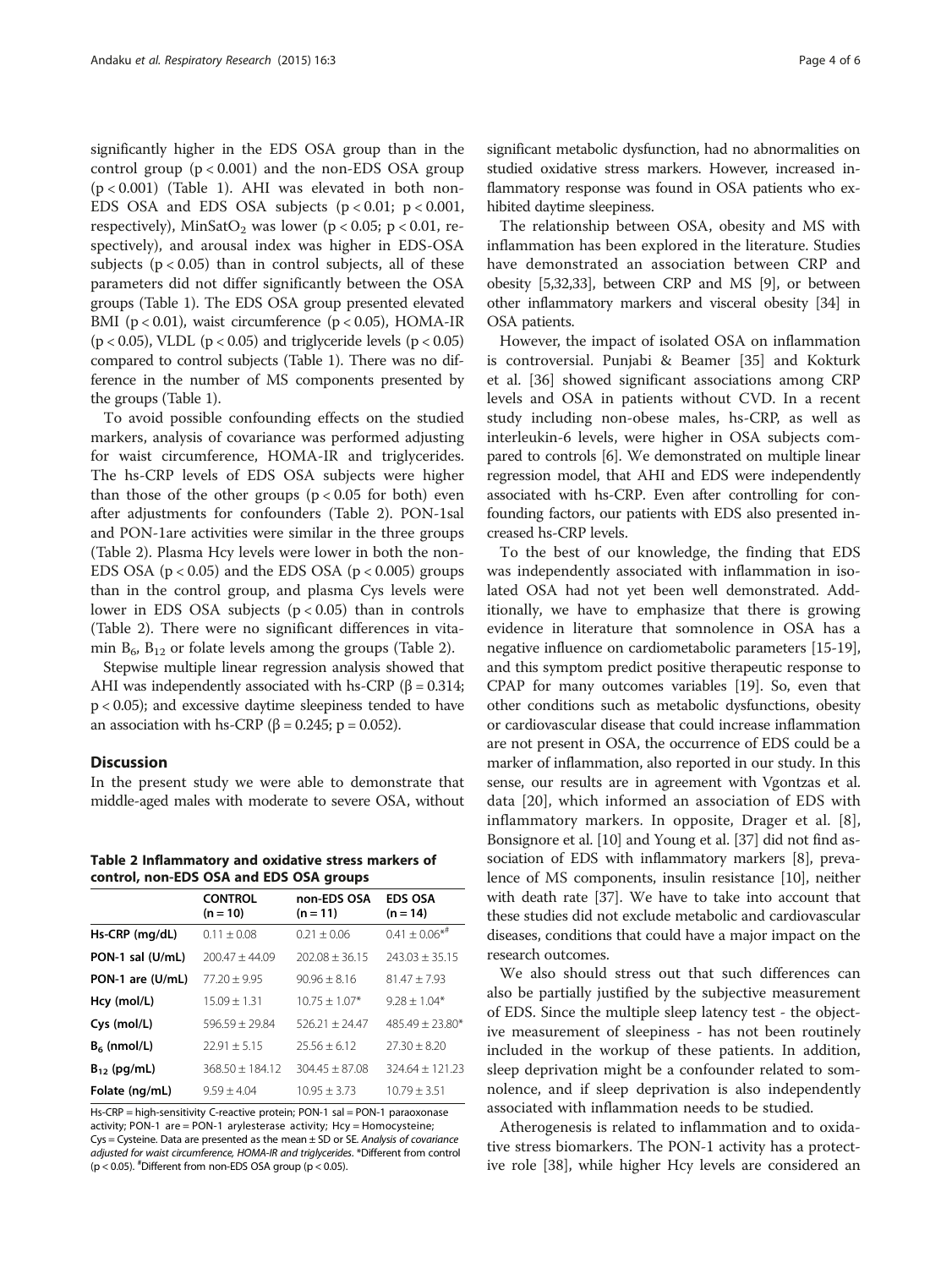<span id="page-4-0"></span>independent risk factor for atherosclerosis [[39](#page-5-0)]. Few studies have addressed PON-1 activity in OSA patients. Lavie et al. [[38](#page-5-0)] measured PON-1are activity in patients with OSA plus CVD, patients with OSA without CVD, and controls. Although stepwise regression analysis demonstrated an independent significant negative association between AHI and PON-1are activity, PON-1are activity was lower in the OSA plus CVD group than in controls, and tended to be lower in the OSA plus CVD group than in the OSA without CVD group. There were no differences between OSA without CVD and control groups, corroborating our findings, in which the exclusion of CVD and MS resulted in no significant differences in PON-1 activity among the groups, indicating that OSA itself is not associated with alterations on PON-1 activity. We should take in mind that we can not rule out that other antioxidants enzymes such as superoxide dismutase and catalase have participated in prevent the oxidative stress, however these were not analyzed in our study. Considering our results we could suggest that OSA patients were less suitable to disruption of oxidative balance than those with CVD pointing to the relevance of oxidative stress in the worsening of apnea syndrome.

Our findings also showed that Hcy and Cys levels were lower in the OSA group than in the control group. Although the mean values of plasma Hcy were within the normal range in control and OSA groups (<15 μMol/L [[40\]](#page-5-0)); four subjects (40%) in the control group (two of them with systemic hypertension), and two subjects (8%) in the OSA group presented hyperhomocysteinemia. In fact, even if the literature is controversy regarding the significance of Hcy levels in OSA, it seems that high levels of Hcy are observed when OSA is associated with CVD [\[41,42](#page-5-0)]. Excluding the presence of CVD, as in our study, Ryan et al. [[33](#page-5-0)] and Lavie et al. [[42](#page-5-0)] did not find elevated Hcy levels related to OSA.

Although statistical treatment was performed to accomplish our purpose, one limitation of our study was the lack of homogeneity of the groups with respect to BMI, centralization of fat, insulin resistance and lipid levels. It should be considered that in subjects with OSA and sleepiness, even without diagnostic criteria for MS, this observed tendency to develop metabolic dysfunctions and central obesity pattern in combination with increased inflammatory response may be a manifestation of a future MS. Kono et al. [\[43\]](#page-5-0) also showed that even in non obese patients, OSA may predispose to the development of MS. Another recent study found similar results and suggested that OSA is a manifestation of an underlying MS [\[6](#page-5-0)].

Further aspects of this study should be taken into account when interpreting our results: i) the exclusion of women from the sample; ii) the small sample size (this was due to the difficulty in selecting subjects with OSA and without MS or obesity); iii) the design of the study (cross-sectional study) does not allow to demonstrate a causal relationship between OSA and CVD. On the other hand, most previous studies have investigated the effects of the association of OSA and MS on the cardiovascular system. In the current study, we were able to separate these two conditions, contributing to better understand the cardiovascular risk of OSA.

# Conclusions

In summary, we have shown that moderate to severe OSA, in the absence of significant metabolic dysfunction, did not affect the levels of the studied oxidative stress markers, while increased inflammatory response was associated with AHI and daytime sleepiness. These findings may contribute to understand better the pathophysiology as well as the importance of recognizing the somnolent phenotype of OSA.

#### Abbreviations

2 h-GTT: 2 hour glucose tolerance test; AHI: Apnea-hypopnea index; ATP III: Adult treatment panel III; BMI: Body mass index; CVD: Cardiovascular disorders; Cys: Cysteine; EDS: Excessive daytime sleepiness; Hcy: Homocysteine; HOMA: Homeostasis model assessment; hs-CRP: High-sensitivity C-reactive protein; IR: Insulin resistance; MinSatO<sub>2</sub>: Minimum oxygen saturation; MS: Metabolic syndrome; NCEP: National Cholesterol Education Program; OSA: Obstructive sleep apnea; PON-1are: Paraoxonase-1 arylesterase activity; PON-1sal: Paraoxonase-1 activity.

#### Competing interests

The authors declare that they have no competing interests.

#### Authors' contributions

DKA conceived, designed and performed the experiment; analyzed the data; and contributed with the manuscript preparation. VDA conceived and designed the experiment; analyzed the data; contributed with reagents/ materials/analysis tools; and manuscript preparation. GC analyzed the data. SH contributed with analysis tools and manuscript preparation. ST conceived and designed the experiment; and contributed with reagents/materials/ analysis tools. SMT conceived and designed the experiment; analyzed the data; and contributed with manuscript preparation. All authors read and approved the final manuscript.

#### Acknowledgments

This work was supported by grants from FAPESP, Brazil (CEPID #98/14303-3), CNPq and Associação Fundo de Incentivo à Pesquisa (AFIP). V. D'Almeida and S. Tufik receive fellowships from CNPq. We also thank CNPq for our technical staff fellowship (#501343/2010-5). We are grateful to Vanessa Cavalcante, Bruno Calegare and Priscila Tamanaha for their helpful assistance during the biochemical analysis and to Prof. Dr. Altay Lino de Souza and Luciana Oliveira for their contribution to the statistical analysis.

#### Author details

<sup>1</sup>Department of Psychobiology, Universidade Federal de São Paulo (UNIFESP-EPM), São Paulo, SP, Brazil. <sup>2</sup> Department of Medicine, Universidade Federal de São Paulo (UNIFESP-EPM), São Paulo, SP, Brazil. <sup>3</sup>Department of Morphology and Physiology, Faculdade de Medicina do ABC–FUABC, Santo André, SP, Brazil. <sup>4</sup>Rua Napoleão de Barros, 925, CEP 04024-002 São Paulo, SP Brazil.

#### Received: 12 September 2014 Accepted: 5 January 2015 Published online: 14 January 2015

#### References

1. Lavie P, Herer P, Hoffstein V. Obstructive sleep apnoea syndrome as a risk factor for hypertension: population study. BMJ. 2000;320:479–82.